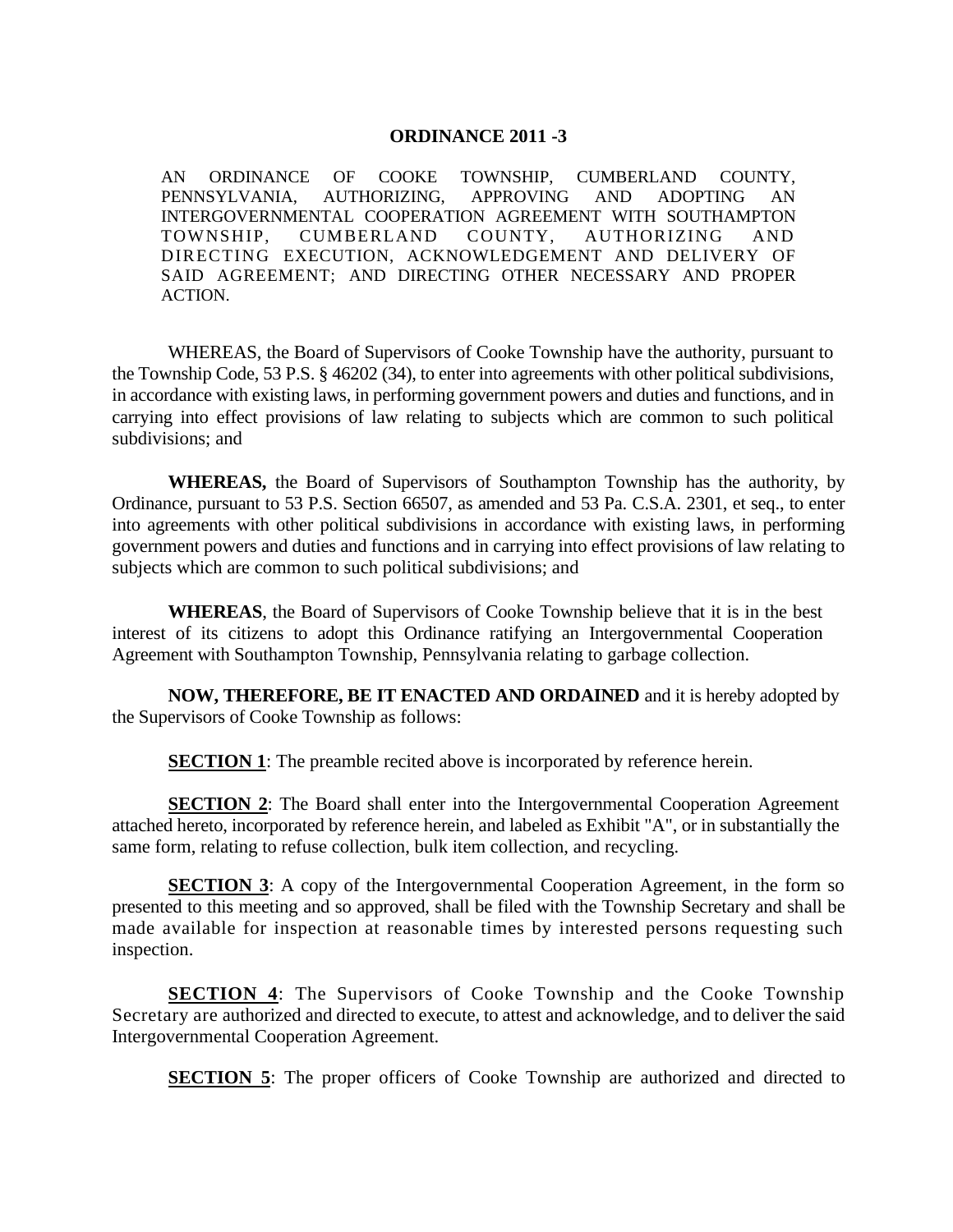execute all documents and to do all other acts as may be necessary and proper to carry out this Ordinance and the undertaking of Cooke Township.

**SECTION 6**: The term of the Agreement shall commence on January 1, 2012 and shall continue through June 30, 2016.

**SECTION 7:** All other Ordinance or parts of Ordinances inconsistent herewith shall be and the same are expressly repealed.

**SECTION 8**: In the event that any provision, section, sentence, clause or portion of this Ordinance shall be held invalid, such invalidity shall not affect or impair any remaining provision, section, sentence, clause or portion of this Ordinance, it being the intent that such remainder shall be and shall remain in full force and effect.

**SECTION 9:** This Ordinance shall take effect as provided by law.

**DULY ENACTED AND ORDAINED** this 4th day of October, 2011, by the Supervisors of Cooke Township, Cumberland County, Pennsylvania, lawful session duly assembled.

 $\overline{\phantom{a}}$  , which is a set of the set of the set of the set of the set of the set of the set of the set of the set of the set of the set of the set of the set of the set of the set of the set of the set of the set of th

## **TOWNSHIP OF COOKE CUMBERLAND COUNTY, PENNSYLVANIA**

ATTEST: \_\_\_\_\_\_\_\_\_\_\_\_\_\_\_\_\_\_\_\_\_\_\_\_\_\_\_\_\_\_\_\_\_\_\_\_\_\_\_\_

**CARL W. JONES, III**, CHAIRMAN

\_\_\_\_\_\_\_\_\_\_\_\_\_\_\_\_\_ \_\_\_\_\_\_\_\_\_\_\_\_\_\_\_\_\_\_\_\_\_\_\_\_\_\_\_\_\_\_\_\_\_\_\_\_\_\_\_\_ **SECRETARY** 

**CAROL JONES SAM SANGIALOSI**, VICE CHAIRMAN

**DIANE M. BATT,** SUPERVISOR